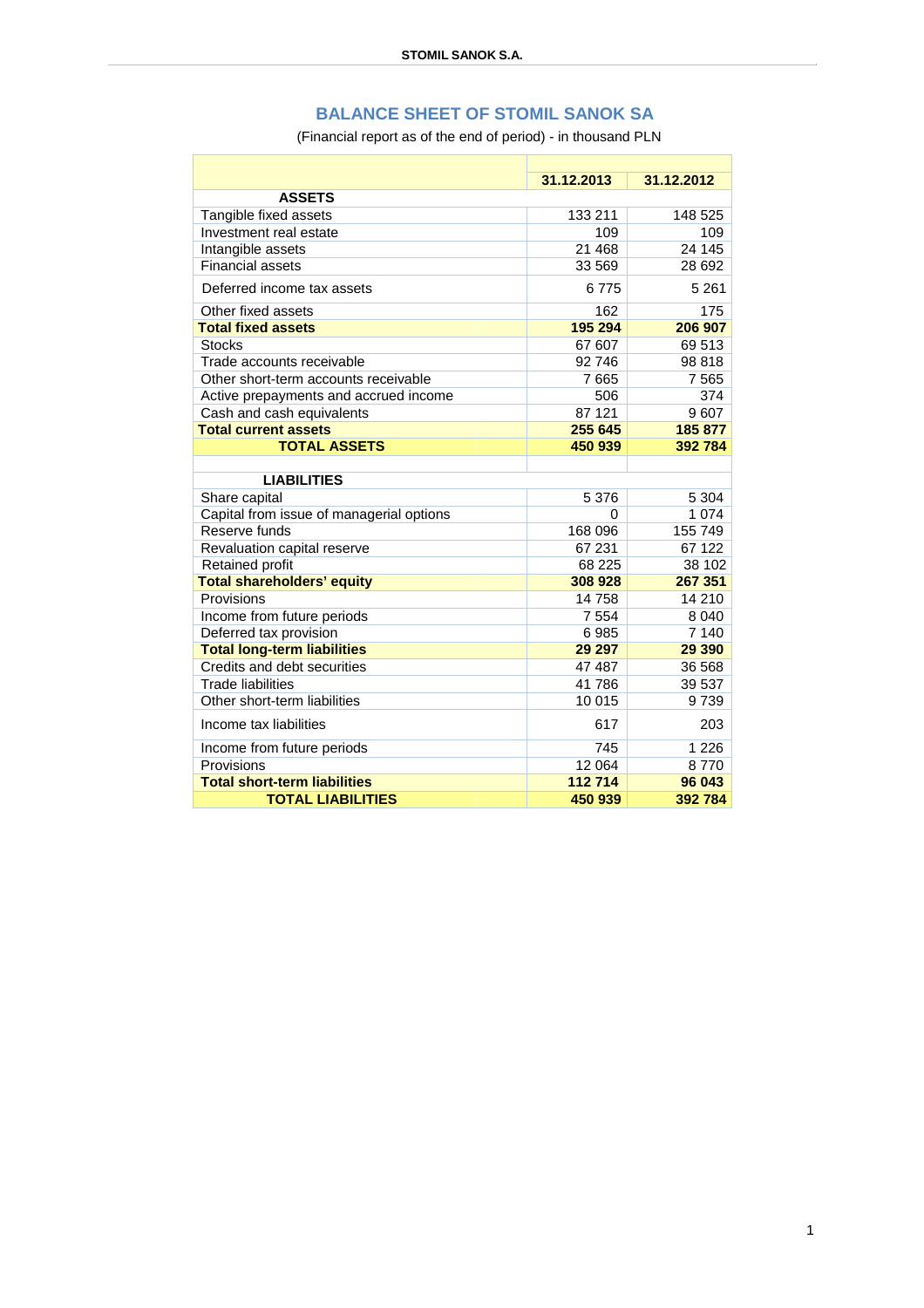## **PROFIT AND LOSS ACCOUNT OF STOMIL SANOK SA**

in thousand PLN

|                                           | 01.01.2013<br>31.12.2013 | 01.01.2012<br>31.12.2012 |
|-------------------------------------------|--------------------------|--------------------------|
| Sales revenue                             | 585 547                  | 526 281                  |
| Cost of sales                             | 462 083                  | 440 525                  |
| <b>Gross profit on sales</b>              | 123 464                  | 85 756                   |
| Selling cost                              | 17 907                   | 16 680                   |
| General and administrative expenses       | 23 248                   | 24 397                   |
| <b>Core business result</b>               | 82 309                   | 44 679                   |
| Other operating income                    | 3 0 3 7                  | 6685                     |
| Other operating expenses                  | 2542                     | 4 4 4 6                  |
| <b>Operating result</b>                   | 82 804                   | 46 918                   |
| Financial income                          | 4770                     | 1846                     |
| <b>Financial expenses</b>                 | 2 5 0 4                  | 1769                     |
| Pre-tax profit                            | 85 070                   | 46 995                   |
| Income tax                                | 16851                    | 8893                     |
| of witch                                  |                          |                          |
| current                                   | 18 190                   | 9619                     |
| deferred                                  | $-1.339$                 | $-726$                   |
| <b>Net profit</b>                         | 68 219                   | 38 102                   |
|                                           |                          |                          |
| Weighted-average number of shares         | 26 682 260               | 26 341 227               |
| Earnings per share                        | 2,56                     | 1,45                     |
| Weighted-average diluted number of shares | 26 881 922               | 26 881 922               |
| Diluted earnings per share                | 2,54                     | 1,42                     |
|                                           |                          |                          |
| Revenue from sales of products            | 564 043                  | 507 362                  |
| Revenue from sales of goods and materials | 2 1 6 2                  | 2698                     |
| Other revenues                            | 19 342                   | 16 221                   |
| <b>Total sales revenue including</b>      | 585 547                  | 526 281                  |
| of witch                                  |                          |                          |
| revenue generated locally                 | 183286                   | 173 482                  |
| revenues from foreign contractors         | 402 261                  | 352 799                  |